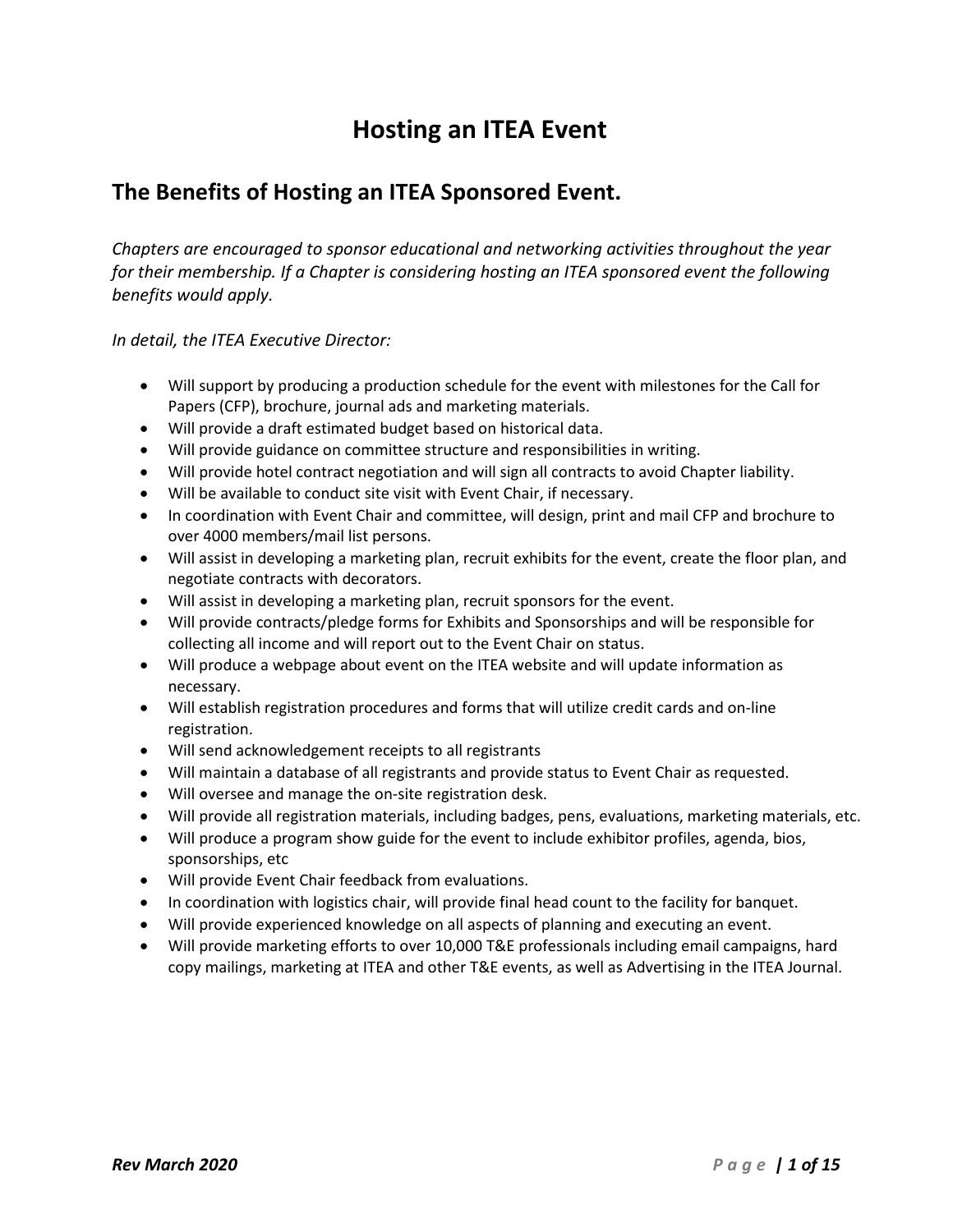# **Event Chair**

The Event Chair is the person who accepts the overall responsibility for the event. Initial responsibilities include establishing the event objectives, determining a theme (with the Technical Program Chair) and the recruitment of a chair for each sub-committee. It is important that the target audience and the theme are congruent. The initial planning for most events begins with a small nucleus of people. It is important, however to quickly expand the committee to include representative whose expertise and knowledge will enhance and diversify the development of the program. No single company or organization should dominate the design of the event. Please note: The Annual Symposium and the Technology Review concept and host responsibility is to be decided by the ITEA Board of Directors, with candidates nominated by Chapters and/or ITEA Executive Committee through the Events Committee. The Event Chair will provide status updates to the BOD as requested.

Committee chairs should be selected based on their dependability, accessibility, and everyone's knowledge of the subject matter. Once this has been accomplished and the committees are in place the Chair's primary duties will be to orchestrate the efforts of the various sub-committees, focus attention on responsibilities that cross committee lines and ensure that major decisions are well coordinated with the local chapter and the Board of Directors. The Chairman should maintain a close working relationship with ITEA Headquarters.

- As appropriate, gains the support of senior management of local organizations, agencies, and companies for the event.
- In conjunction with senior management and members of the planning committee, determines the objective of the event and establishes an event theme.
- Establishes committees as required.
- Recruits chairs for all sub-committees and coordinates their activities.
- Develops a baseline schedule and maintains a master schedule via inputs from committee chairs.
- In concert with the Technical Program Chair, monitors the design and development of the program to ensure that it meets the stated objectives of the event.
- Drafts an agenda for all planning meetings; ensures that deadlines are met.
- Monitors event expenditures and reallocates budgeted funds as required with ITEA Executive Director.
- Issues letters of invitation/acceptance to all speakers and panel chairs under ITEA letterhead.
- Provides periodic status reports to the Events Chair If the Symposium or Technology Review must provide input through the Events Chair in a read-ahead package for the Board of Directors
- Recognizes volunteer efforts.
- Originates thank you letters as appropriate to speakers, session chairs, and committee volunteers.
- Conduct regular meeting to coordinate all the above.
- Has a person dedicated to administrative details, agendas, minutes, etc.
- Prepare lessons learned for Executive Director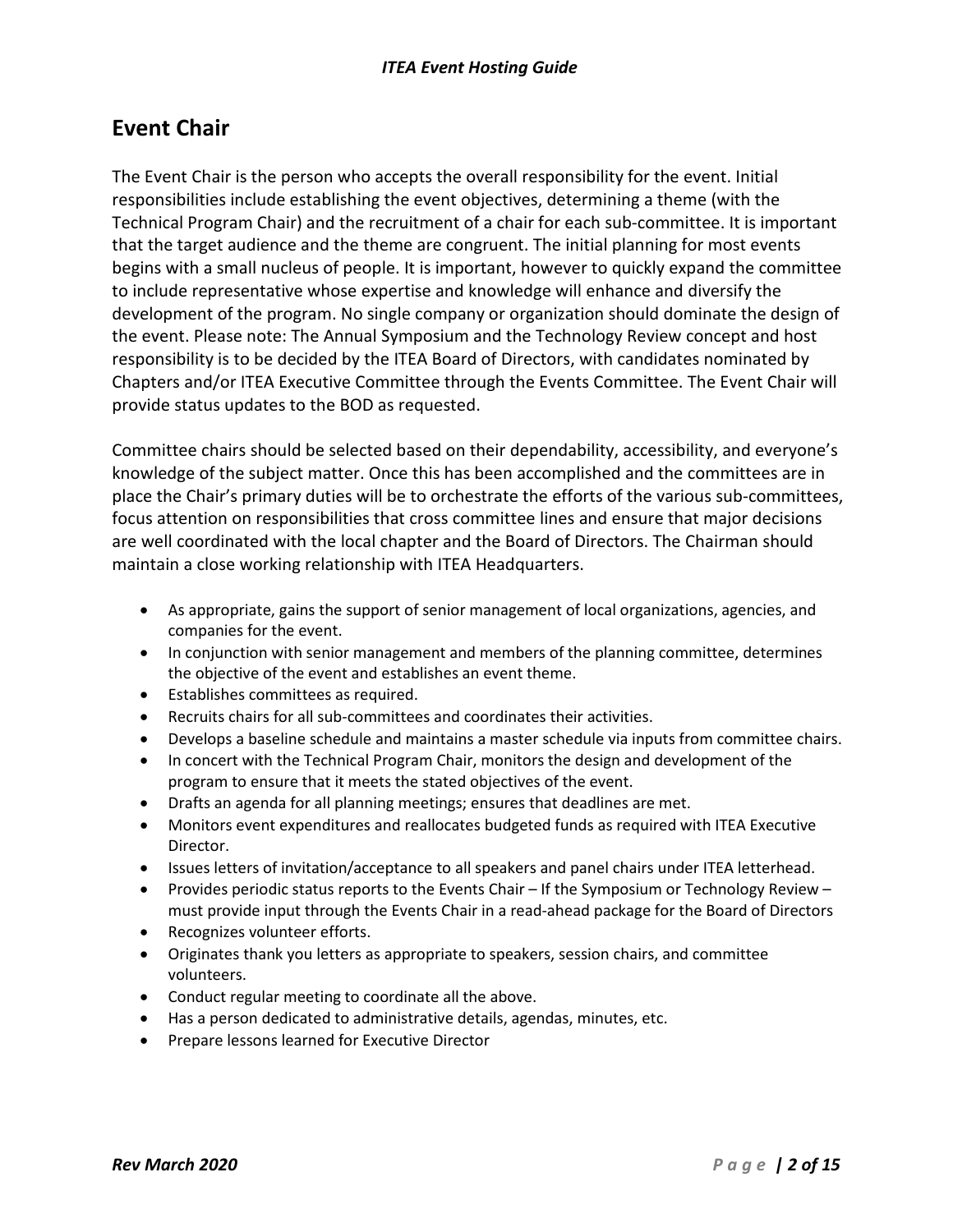# **Technical Program Chair**

The Technical Program Chair and sub-committee play a major role in establishing the theme for an event and ensuring that the theme is reflected throughout the program. The sub-committee also develops a program format that will support the overall event objectives. The Technical Program Sub-Committee is responsible for all activities associated with developing the technical program, including tutorials and poster papers. However, a chair for each main event should be identified and work in cooperation with the technical chair. It is important when designing the program not to rely solely upon the Call for Papers. A strong program is achieved by selecting session chairs who can leverage their influence to recruit participants and invite papers from selected individuals. The papers received in response to the Call for Papers may be used to augment a session that has been orchestrated by the session chair. Papers that are not presented in plenary session should be presented as Poster Papers. Presentation of a poster paper frequently justifies funding a person to attend the event. The ITEA Education Committee can assist in providing suggested topics for tutorials for the event.

Specific responsibilities include:

#### **Call for Papers**

- □ Review production schedule provided by Executive Director
- $\Box$  Establish a sub-committee that will serve as possible the Track/Session Chairs of the program
- □ Establish (if any) Best Paper/Presentation Awards
	- **o** Have a point of contact for all actions required (Compilation, evaluations, contacting the recipients, award amounts, etc.)
- Establish requirements, procedures, and deadlines for technical paper submission.
	- **o** Recommend abstracts of 250–500 words be submitted six months prior to the event.
	- **o** Include requirements for full names, organizations and emails accompany the abstract
	- **o** Deadlines should be in line with production schedule
	- **o** A Call for Papers may not be appropriate for a short-timed workshop; instead, the committee may want to solicit papers from recognized experts in specific subject areas.
	- **o** Provide Topics of Interest/Relevance
- $\Box$  Ensure that papers are relevant to session theme.
- D Develop Tracking mechanism for all Papers
	- **o** Collect author information (address, telephone, fax, e-mail) and contact authors regarding the disposition of their submissions
	- **o** Maintain up-to-date record of all audio-visual needs for each session. Having an AV chair is critical at this point and forward.
	- **o** Collection of biographies with pictures
- □ Inform authors of Paper Presentation Guidelines
- Inform authors of Authorization Submission Information
- Inform Poster Paper authors of Guidelines (have chair responsible for this action and follow-on)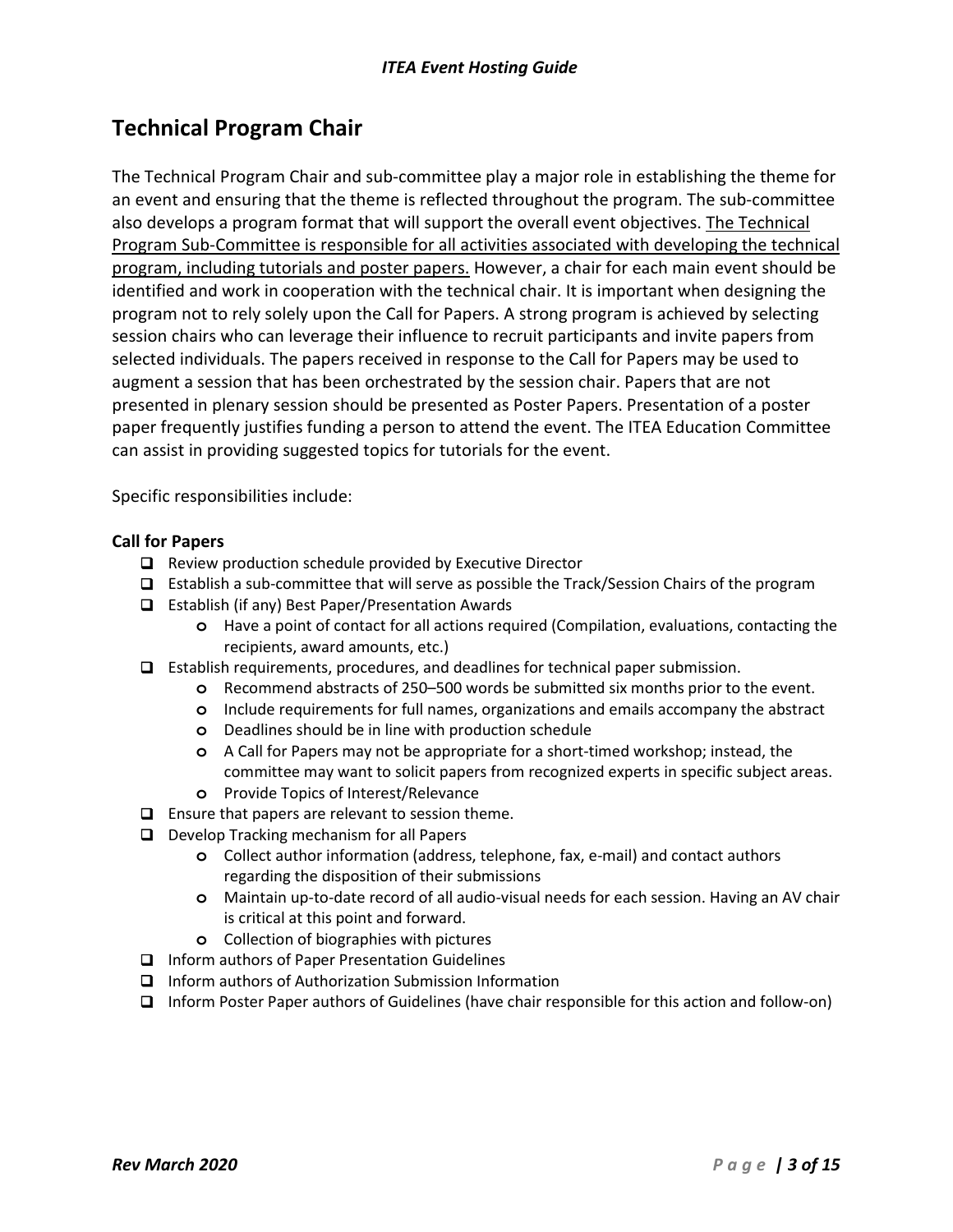#### **Developing the Program**

- $\Box$  As the Call for Papers is distributed, begin developing the program Please ask if the people are not committed but are considering the invitation, may we have 'invited' by their name until a final decision is made?
- □ Use the Senior Advisory Board of ITEA and the Board of Directors for any thoughts on potential speakers or back up speakers if necessary.
	- **o** Invite guest speakers
	- **o** Luncheon speakers\*
	- **o** Panel Chairs

*\* Luncheon speakers should be avoided at the Annual Symposium.* 

- **Note:** For the Annual Symposium the schedule must allow for the following:
	- **o** Annual Chapter Leadership Breakfast (Executive Director responsible)
	- **o** Annual Board of Directors Breakfast Election of Officers (Executive Director responsible)
	- **o** Annual International Roundtable discussions (Executive Director responsible)
	- **o** Luncheon (1 ½) for ITEA Awards Ceremony (Executive Director responsible)
	- **o** Side bar meetings (Executive Director responsible)
	- **o** Closing day, a 30 minute "State of Association" address by President (Executive Director and President responsible)
- $\Box$  For all Workshops, it is customary for the President of ITEA to open the event with a few words.
- $\Box$  Send letters of invitation to speakers, etc.
- $\Box$  Confirm speakers, panel chairs, members, etc.
	- **o** Panel Chairs are normally responsible for contacting and developing their panel.
		- Inform them of the time, duration and location
		- Who will be joining them on the panel
		- Asking them to register at the reduced rate
		- Requesting any special audio-visual requirements
	- **o** Track Chairs are normally responsible for reviewing the papers and contacting their authors
		- **I** Inform them of the time, duration and location
		- **Who will be joining them on the panel**
		- Asking them to register at the reduced rate please note if more than one author only the principal author will receive the discounted rate
		- Requesting any special audio-visual requirements
	- **o** Tech Chairs are normally responsible for contacting those authors who have been selected to present a poster paper.
		- Inform them that their paper was not selected for the presentation, however that the paper would be an added benefit for the program as a poster paper
		- Put them in touch with the Poster Paper chair at this time (vice versa)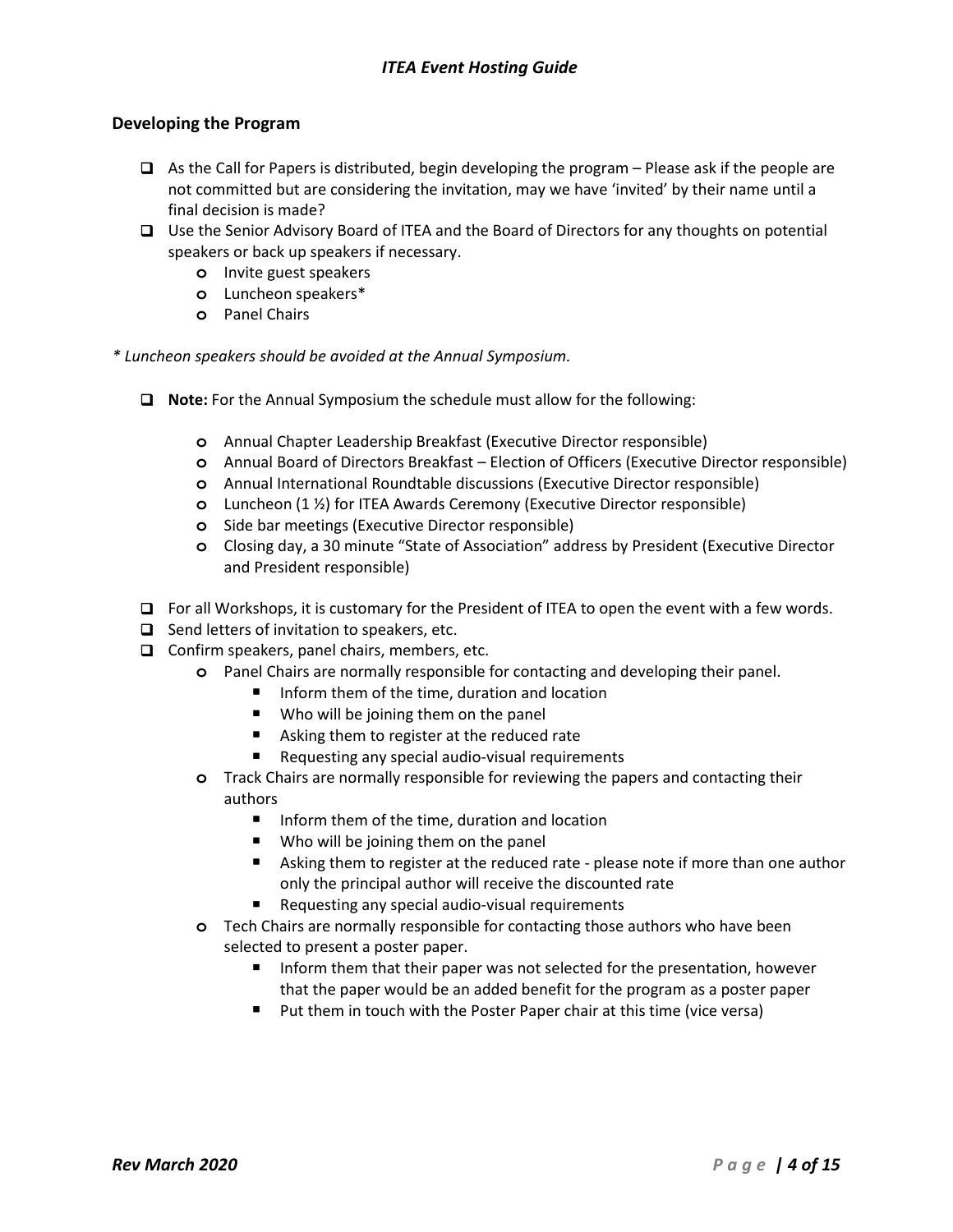## *ITEA Event Hosting Guide*

- **o** Typically, a confirmation should be followed up with a letter of acceptance to key participants including keynote/featured and luncheon speakers. It should include the date and time they are speaking, hotel information, and any other information you feel necessary, (i.e. Speakers breakfast, etc.) The letter should also request a bio, audio-visual requirements, and include a copy of the brochure if available. Also, important: request them to register for administrative purposes only, as their registration fee has been waived.
- **D** Decide if you want to have a speaker's breakfast (Annual Symposium always has one) contact the speakers and inform them of the purpose for the breakfast (final audio-visual issues, meeting other speakers, panel members meeting panel chairs (although they should have already had guidance and communication prior to the event).
- $\Box$  Have a room set aside for 'Speaker Ready Room' for audio visual and speakers to gather.

### $\Box$  Tutorials

- **o** Have a chair dedicated to work tutorials
	- $\blacksquare$  ITEA will pay for some course material production see budget
	- $\blacksquare$  ITEA will not pay the instructors
	- **IFEA will not pay travel or related expenses**
- **o** Decide on the number of classes based upon an allotted 4to 8 hours depending on meeting space availability.
- **o** Select topics of interest that coincide with your theme or have a Call for Tutorials in the CFPs to obtain new and exciting courses.
- **o** Decide if you plan on having an award for Best Tutorial see budget
	- If yes, you will need more volunteers to assess the courses and have new evaluation forms developed to assist in the decision.
- **o** Work with Education committee in case they have idea of potential classes/instructors
- **o** Have a short write up on each course (why attend the course, short bio on instructors, and synopsis of course)
- **o** Once the tutorials have been decided we are one step closer to having on-line registration available
	- Responsibilities on-site
		- Executive Director will provide evaluation forms
		- Audio Visual requirements have been met
		- Meet with instructors provide guidance sheet on how to take roll call, etc.
		- Give a gift to thank the instructors
- **Q** Poster Papers
	- **o** Have a chair person dedicated to work the poster papers
		- Determine Poster Paper 'Best paper' award and the criteria for judging
		- Provide congratulations letter to authors in timely fashion
		- **Provide guidance on posting papers** 
			- Work with logistics to determine where they will be displayed and how Easels in hallway, in exhibit area, etc.
		- Schedule times for poster papers to be displayed
		- Set time for authors to meet you prior to setting up
		- Request authors to register at discounted rate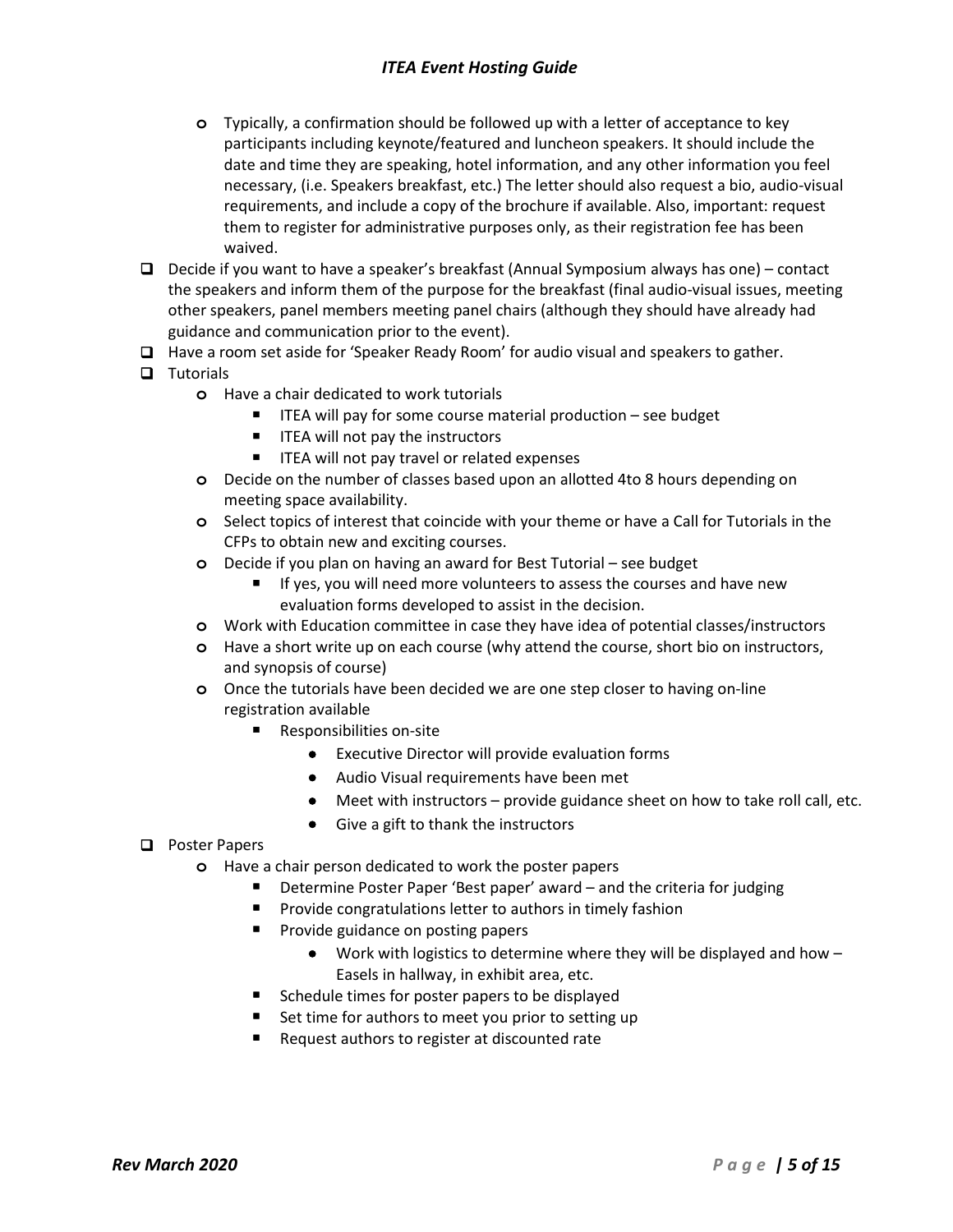### *Notes from previous Lessons Learned on Technical Committee*

- Technical Program Chair should take advantage of the ITEA Senior Advisory Board for key speakers or a 'fall-back' plan for canceled speakers and panel members.
- $\Box$  It is essential that Track Chairs be tapped down early in the process.
- $\Box$  The technical committee should solicit papers in advance; recruited papers.
- $\Box$  The Tech Chair should keep in touch with members often having meetings of just technical committee was very helpful
- $\Box$  Technical Committee needs administrative support.
- $\Box$  Keep in mind, it was more difficult getting senior and featured speakers than anticipated
- $\Box$  Introduce speakers in less formal manner than reading Bios.
- $\Box$  Might consider having each panel with a template for the first page to include names of speakers, titles, with pictures if possible and in the order that they will be speaking.
- **□** Q&A on designated blackberry might be an option

#### *Notes from previous Lessons Learned on Program options*

- □ Have a Range Commanders Perspective Panel
- **Have panel on ACQ**
- □ Expand non-DOD/Aerospace.
- $\Box$  International integrated into the mix, not a panel of foreigners
- $\Box$  Engineering level Lessons Learned from the field.
- **Q** Panel of Technology Speakers
- $\Box$  We have been focused on the big T and having little e, perhaps we can increase the evaluator's perspective.
- $\Box$  Need big draw, unusual doesn't have to be T&E but something new iRobot, NASCAR, etc.
- $\Box$  Perhaps begin next year's program with a wrap up from previous year.

### **Developing the Brochure**

- □ Review production schedule provided by Executive Director
- $\Box$  Use Word format in developing the shell of the program (Provided by Executive Director)
- $\Box$  Final confirmation of speakers
	- **o** Titles and names spelled correctly
	- **o** Confirm time and duration of speech
	- **o** Confirm audio visual requirements
	- **o** Have a point of contact (w/cell phone) for them to call upon arrival in case of challenges.
	- **o** Ask for bio and/or picture to use in program guide (if desired)
	- **o** Invite to speakers' breakfast with explanation of purpose
- $\Box$  Work with session/track and panel chairpersons to finalize individual sessions
	- **o** Names, titles, organizations spelled correctly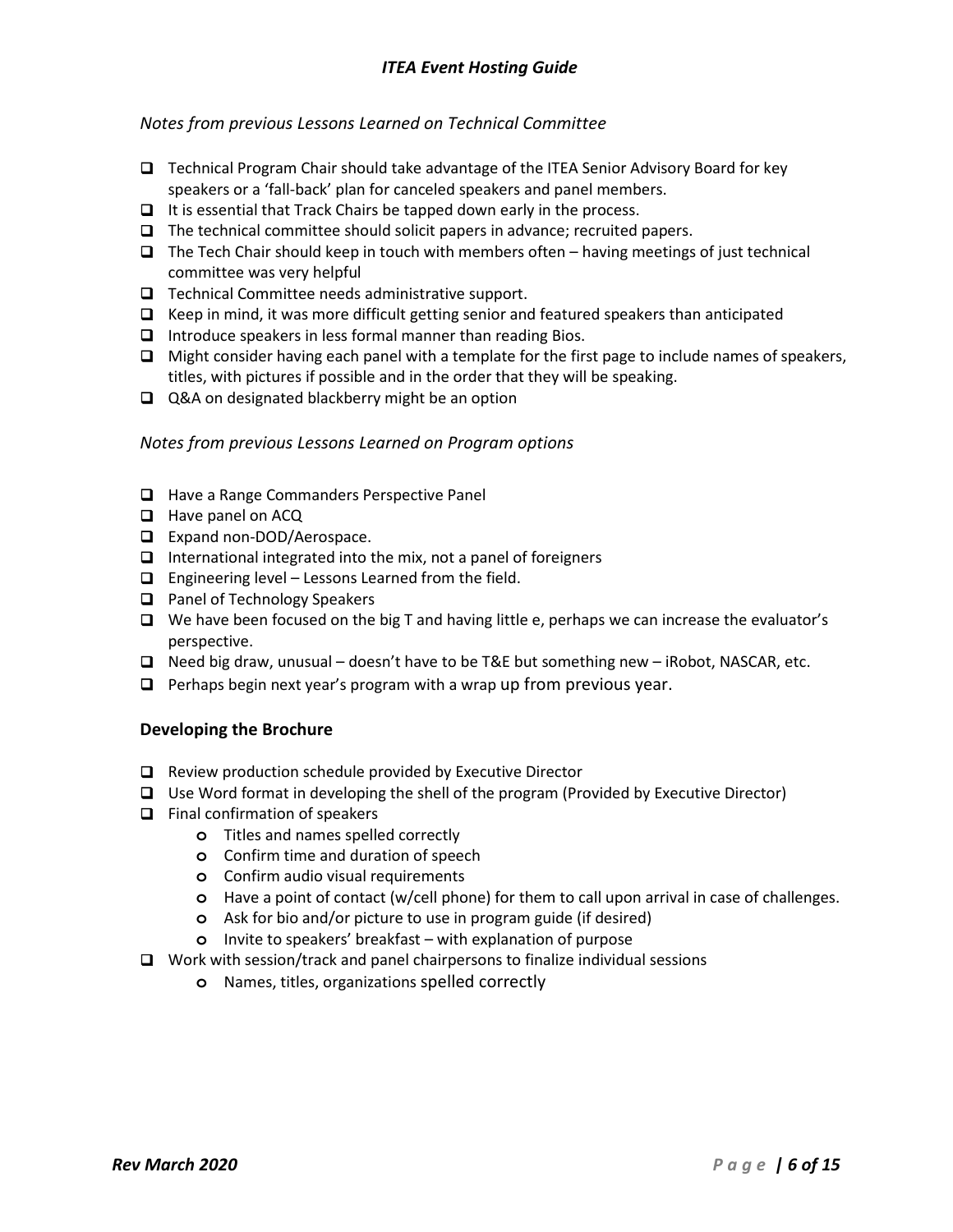## *ITEA Event Hosting Guide*

### **Prior to and During the Event – in Coordination with Event Chair**

- $\Box$  Executive Director to assist in drafting a script for the program who when where etc.
- $\Box$  Coordinate meeting on the Sunday prior to the event and perhaps after stuffing materials to go over any last-minute details.
- Always have someone available to greet guest speakers and answer any questions
- $\Box$  Speakers Breakfast
	- **o** Provide a hearty breakfast.
	- **o** Have audio visual technician available
	- **o** Provide introductory comments to welcome and thank the speakers
	- **o** Have reserved tables for seating to allow for Track chairs/Panel chairs to have all their presenters at one table for discussions.
- $\Box$  Tracks
	- **o** Make sure you have volunteers ready to support each track with audio visual needs, gift giving, track lead introductions.
	- **o** Make sure each track lead has podium with microphone

### **After the Event**

- □ Write thank you letters to speakers in coordination with the Event Chair.
- $\Box$  Provide Executive Director with the proceedings in accordance with guidelines.
- □ Send out notification of proceedings to attendees (Executive Director)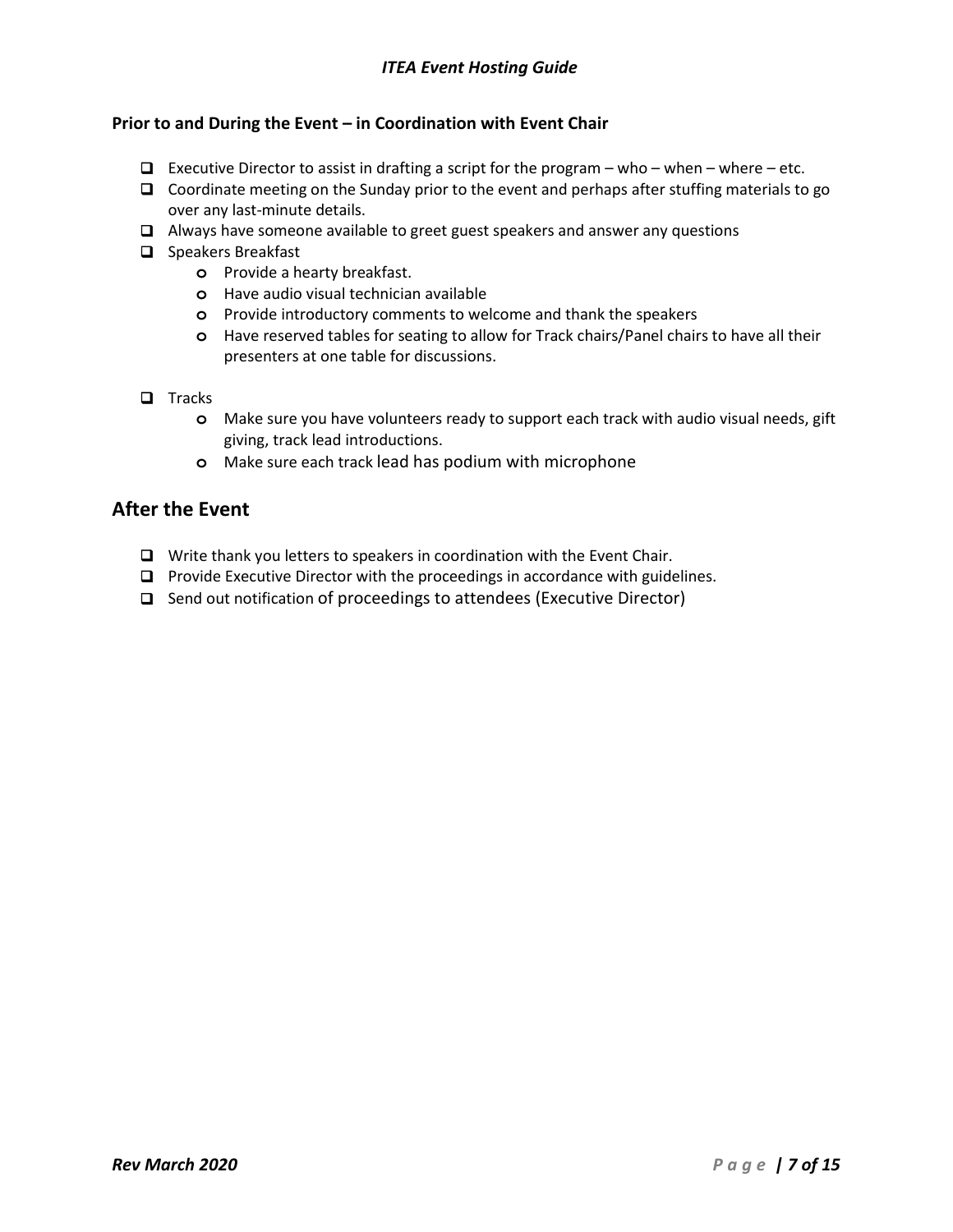# **Finance Chair**

Every year, ITEA develops an annual operating budget to run the association. Over forty percent of the budgeted income comes from various ITEA events. For all events scheduled during a fiscal year the Events Committee in cooperation with the Event Chairs project a net income for each event. The projected workshop/conference income is based upon historical data from past performance and a comparison with similar size/type events for first time programs. ITEA will provide you an estimated, *draft* budget with the projected income as your goal. It important to remember that the draft budget is only an estimate of projected revenue and expenditures and will need to be adjusted to reflect the specific circumstances of your event. It is your responsibility to base your financial figures on known entities in some cases, and where necessary, your best estimates. Once you have completed your budget you must provide a copy to ITEA headquarters.

One of the most important functions of the chairperson of the Finance Committee is to monitor and compare income and expense with the approved budget. Expenditures should be tracked as they are incurred, and the Event Chair and other committee chairpersons should be kept well informed regarding the financial status of the event. Good budgeting and good financial management establish the operating framework for the event. The first step to successful budgeting is to determine the financial philosophy for the meeting. Should the meeting produce a net income, or should the event simply try and break even because the subject is of key importance to the T&E community. Since event income supports ITEA's scholarship programs, defrays the cost of publishing *The ITEA Journal and* provides the operating funds to administer the Association, most events should be organized to produce a net income. One of the most important functions of the Finance Chair is to monitor and compare the income and expenditures with the approved budget. To maintain an accurate financial picture, it is important to track expenditures as they are incurred and to keep the Committee chairs and the Event Chair informed of the finances. The Finance Committee Chair will work closely with ITEA Headquarters. ITEA Headquarters will be responsible for tracking actual expenses and income, based on income received and expenses paid at ITEA Headquarters. Registration and exhibit income will be deposited by ITEA Headquarters. All major expenses will be paid by ITEA Headquarters. The Finance Chair is responsible for forwarding all income and invoices to ITEA Headquarters for processing. Seed money in increments of \$1,000 will be provided to the Finance Chair for incidental expenses. *The Internal Revenue has determined that ITEA, as a notfor-profit organization, qualifies under Code of Virginia 58.1-609.11 to purchase tangible personal property without paying Virginia Sales Tax. The exemption is not applicable to the purchase of taxable services, such as food or lodging.*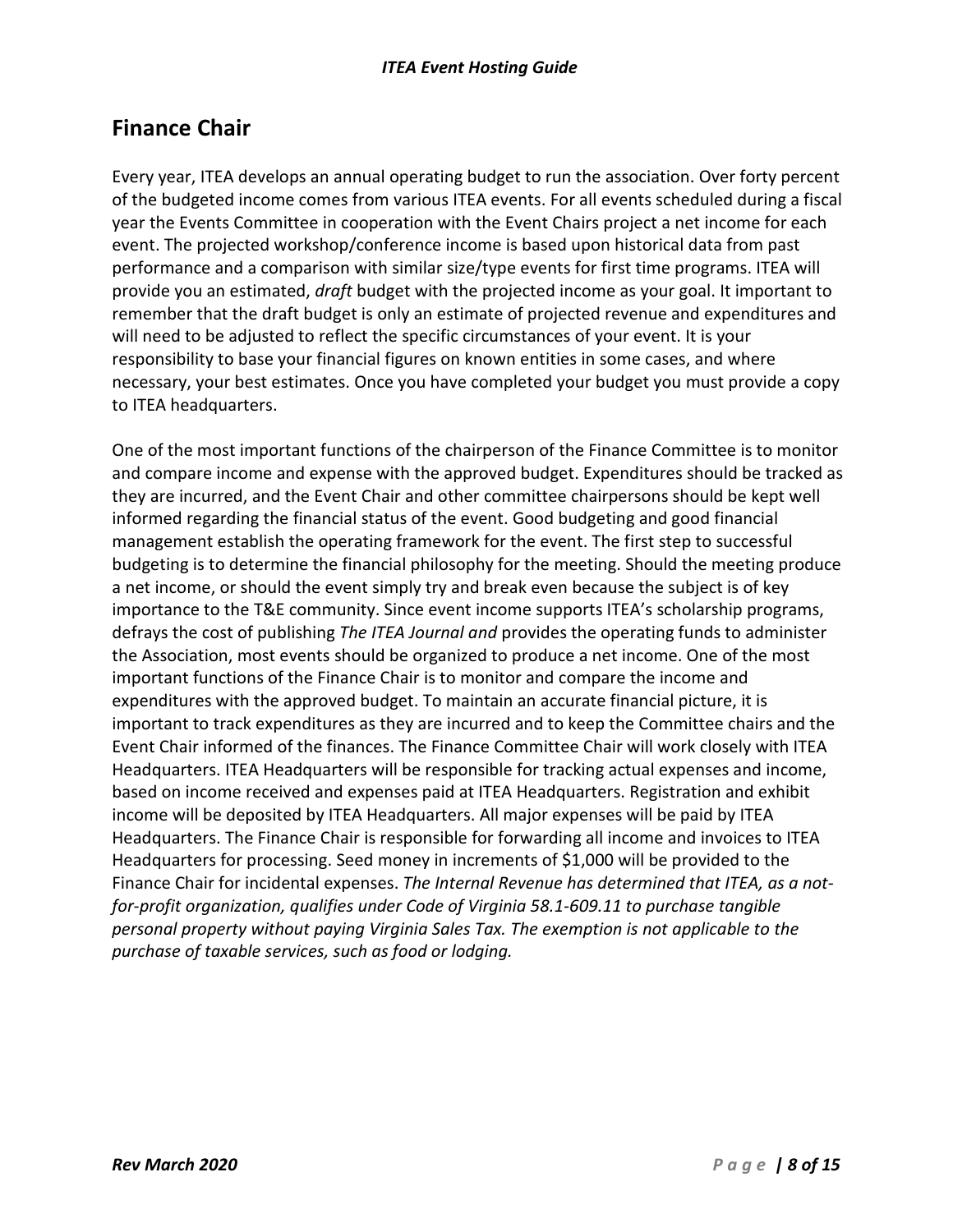Specific responsibilities include:

- In preparing the budget follow the line items as closely as possible. This will allow ITEA Headquarters to accurately compare the budget with the budgets of other events and to provide an historical record to assist future planners.
- Submit an event budget to ITEA Headquarters through the Events Committee for the Ways and Means Committee review.
- Establishes and maintains a local checking account for payment of small items and incidentals related to the workshop.
- □ Establishes and maintains all local financial records and accounts.
- □ Forwards any funds received to ITEA Headquarters for deposit.
- $\Box$  Monitors the expenditures and financial obligations incurred by each committee to ensure compliance with the approved budget.
- **Presents an event financial report at each planning meeting.**
- Keeps the Committee Chairs and the Workshop Chair abreast of each committee's actual expenditures and obligations.
- □ Notifies the Workshop Chair when the event expenditures are 10 percent in excess of the approved budget.
- □ Advises the Workshop Chair regarding the reallocation of budgeted funds.
- Ensures that all invoices are verified before forwarding them to ITEA Headquarters for payment.
- Sends final event financial statement to ITEA Headquarters for inclusion in the ITEA Federal tax return required for not-for-profit organizations.
- □ Closes out accounts. Sends proceeds to ITEA Headquarters.
- Sends all financial documentation (receipts, bank statements, cancelled checks, invoices, etc.) to ITEA Headquarters for permanent filing. This is required documentation for ITEA tax returns.

**Note:** Contact all vendors to get price quotes as soon as dates and location have been identified to start the budget process.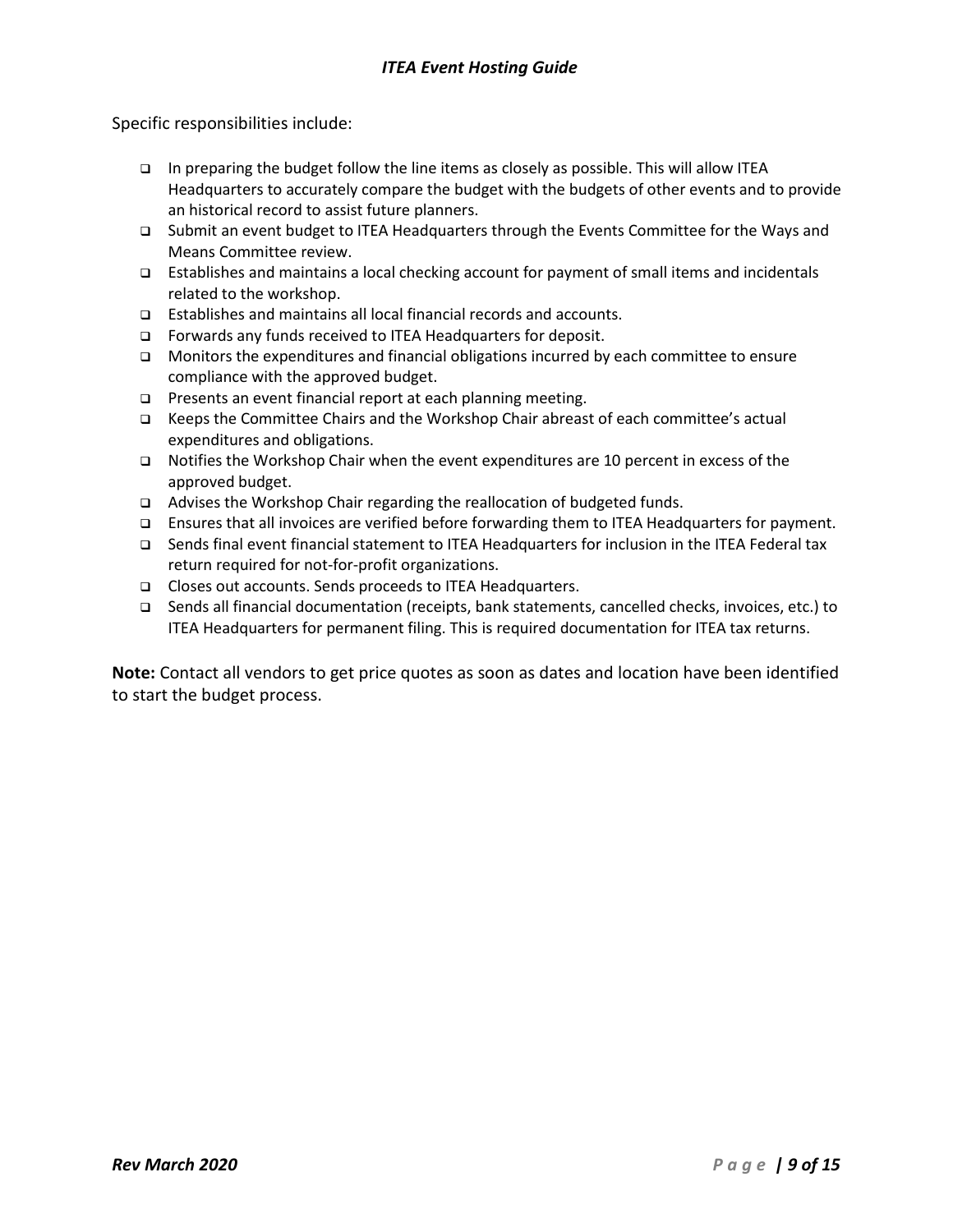# **Event Expenses**

### **Fixed Event Support Expenses**

- □ Expenses supporting multiple events Purchased as needed with the expense is prorated over 4 or 5 events or monthly application fees/subscriptions:
	- $\circ$  Replacement remote control/pointer units Typically under \$200 per event (last purchased November 2013)
	- o ITEA collateral materials (e.g. Membership brochures, CTEP brochures, ITEA logo items) – Typically under \$500 when needed (last purchased January 2017)
	- $\circ$  Replacement laptops Typically under \$400 per event (last purchased April 2017)
	- o Corporate Member plaques for exhibitors Typically \$400 per event (last purchased September 2018)
	- o Promotion of the event at partner conferences Typically under \$2000 (Staff travel and shipping booth materials, ITEA Journals, and ITEA promotional materials) per partner event (last partner events - September 2018 FAA V&V Summit, and November 2018 ITC/USA)
	- o Replacement projectors Typically under \$1,000 per event (last purchased November 2018)
	- $\circ$  Replacement ITEA banners and signage Typically under \$500 per event (last purchased February 2019)
	- o Purchase of replacement shipping crates Typically under \$300 per event (last purchased March 2019)
	- o Badges, ribbons, lanyards, certificates, etc. Typically \$500 per event
	- o NetForum Pro database license \$350 per month
	- $\circ$  Web site customization Typically \$250 per event
	- $\circ$  Laptop software applications Typically \$100 per event
	- $\circ$  Laptop software applications Typically \$100 per event
	- $\circ$  Constant Contact email application Typically \$100 per month
	- o Hightail Spaces file transfer application Typically \$100 per month
	- o SurveyMonkey application Typically \$100 per month
- Expenses supporting each event One-time expenses:
	- $\circ$  Trademark registration (if needed) Typically under \$5,000
	- o Bank credit card processing fees Typically \$1,500 to \$5,000
	- $\circ$  Shipping to/from the event Typically under \$4,000
	- $\circ$  ITEA staff travel Typically under \$2,000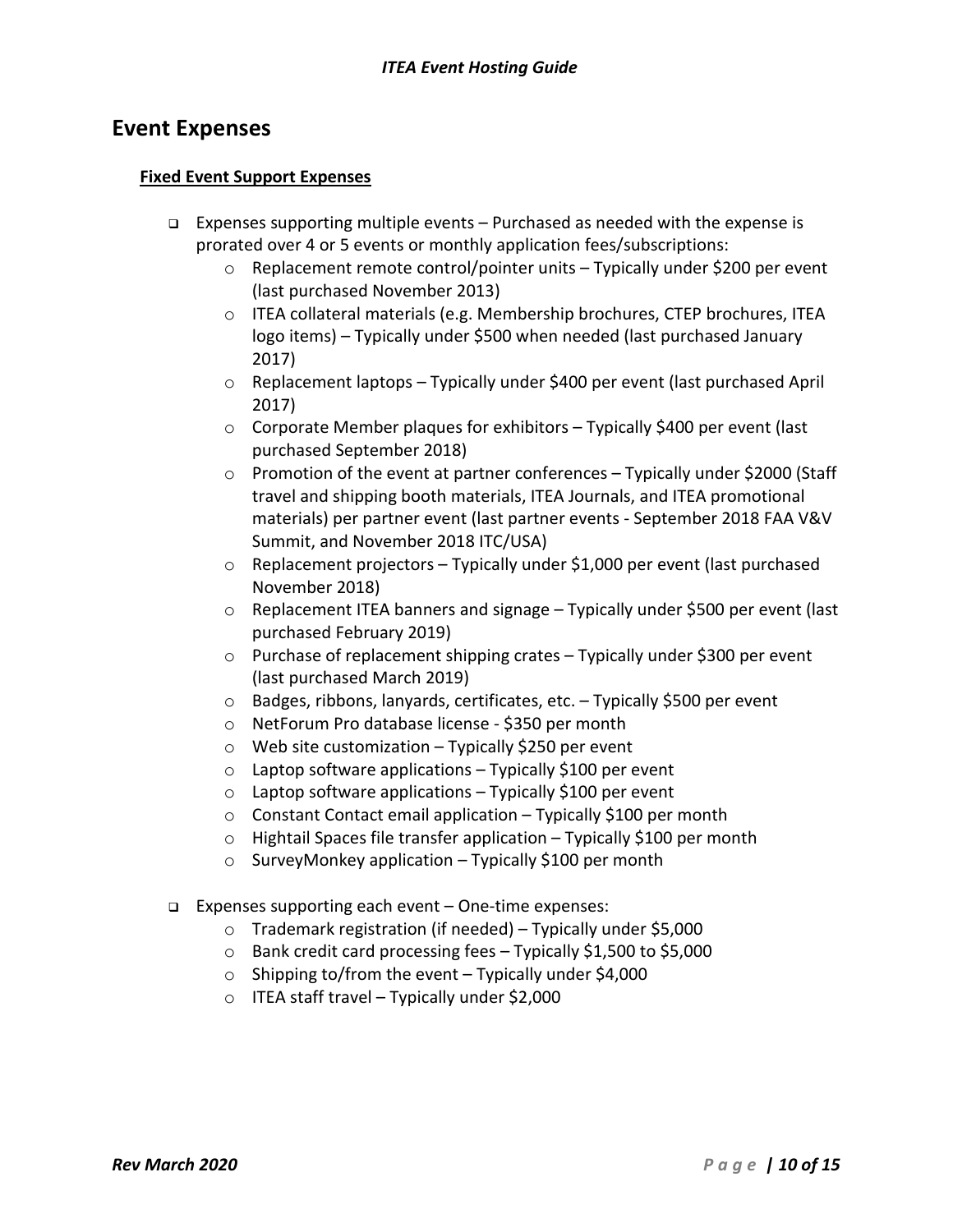### **Discretionary Event Chair Event Expenses**

- Hotel food and beverage Typically under \$40,000 to \$100,000
- Hotel A/V services Typically under \$4,000
- Charitable donation in lieu of speaker gifts Typically under \$2,000
- Design and production of the Event's Call-for-Papers Typically under \$2,000
- Design and production of the Event's Program Guide Typically under \$5,000
- Design and placement of the Event's advertising in The Journal of Test and Evaluation and other publications – Typically under \$1,000
- Exhibit Hall decorator services Typically \$5,000 to \$25,000
- Design and production of the Event's signage Typically under \$5,000
- Academia Day/STEM/STEAM activity support Typically under \$5,000
- Event promotional items Typically under \$2,000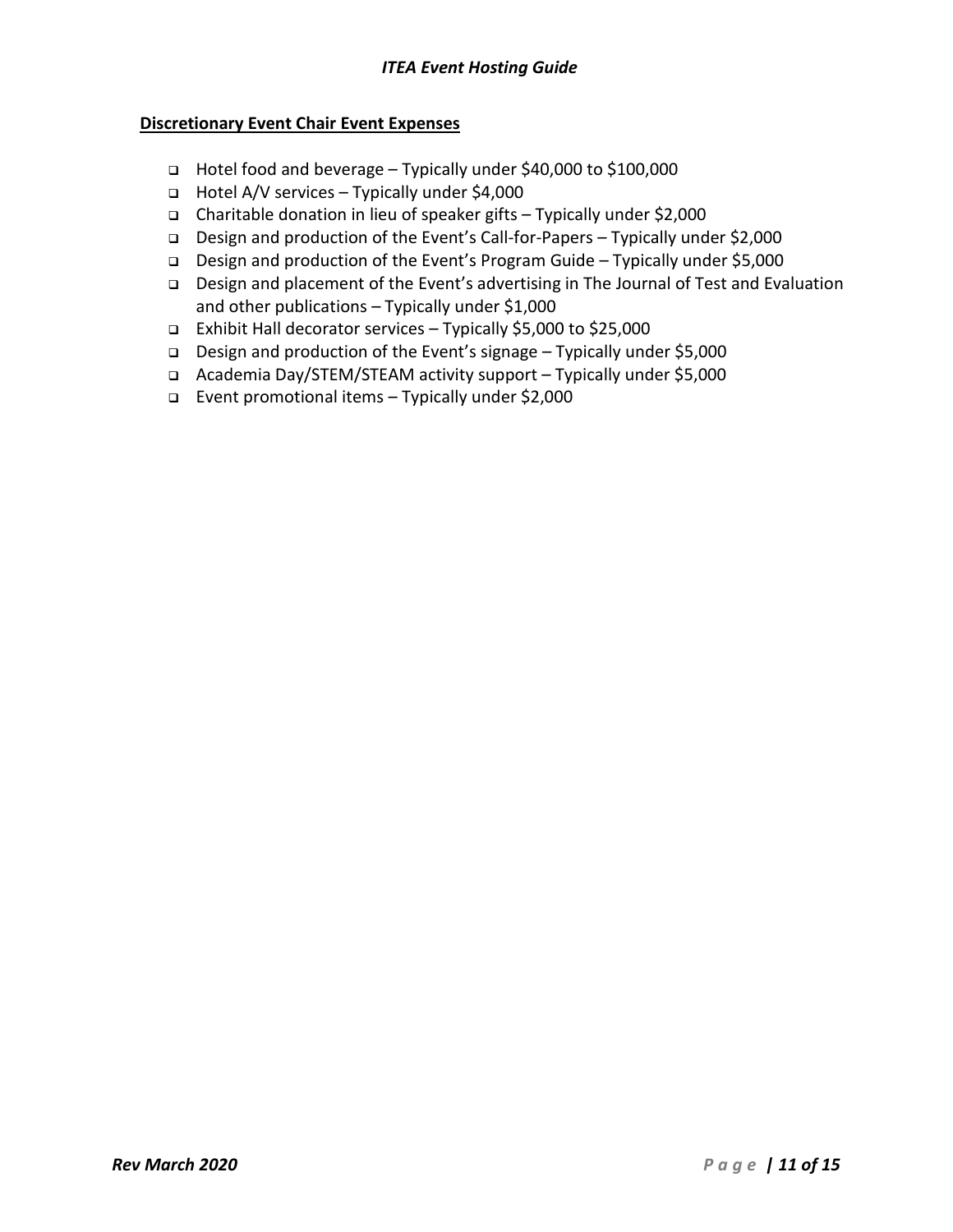# **Registration**

**Stuffing of the Registration Material:** ITEA to produce. If your local chapter has a flyer or upcoming event they would like to market, have the material available. Also, you may provide information of local interest that may be included in the registration packet including maps, restaurants, and recreational events. These items are usually available through the Chamber of Commerce.

**\*Badge and Registration Preparation:** Also required on the same day is a minimum of four volunteers who will be available to work at the registration desk Monday and Tuesday to handle on-site registrations. The ITEA office will provide a laptop computer and portable printer dedicated for the use of the registration volunteers. It is important that the volunteers be available at a minimum during the first two full days that the registration desk is open. Contact at ITEA with names.

### ITEA Will

- o Establish registration procedures and forms that will utilize credit cards and on-line registration
- o Receive and send acknowledgement letters to all workshop registrants
- o Maintain a database of all registrants
- o Oversee and manage the workshop on site registration desk
- o Provide registration personnel for 'on-site' registrants
- o Provide folder and all stuffing materials
- o Provide nametags and holders for all registrants
- $\circ$  Provide a program show guide that will include:<br> $\bullet$  List of all attendees
	- List of all attendees
	- Agenda
	- **Sponsor information**
	- **Bios (if necessary)**
	- **Exhibitor Floor plan**
	- **Exhibitor company descriptions**
- o Provide ITEA pens for use in the registration package
- o Provide an evaluation form electronically
	- The Evaluations will be analyzed, and data will be forward to the Event Chair, Technical Program Chair, and the Events Committee Chair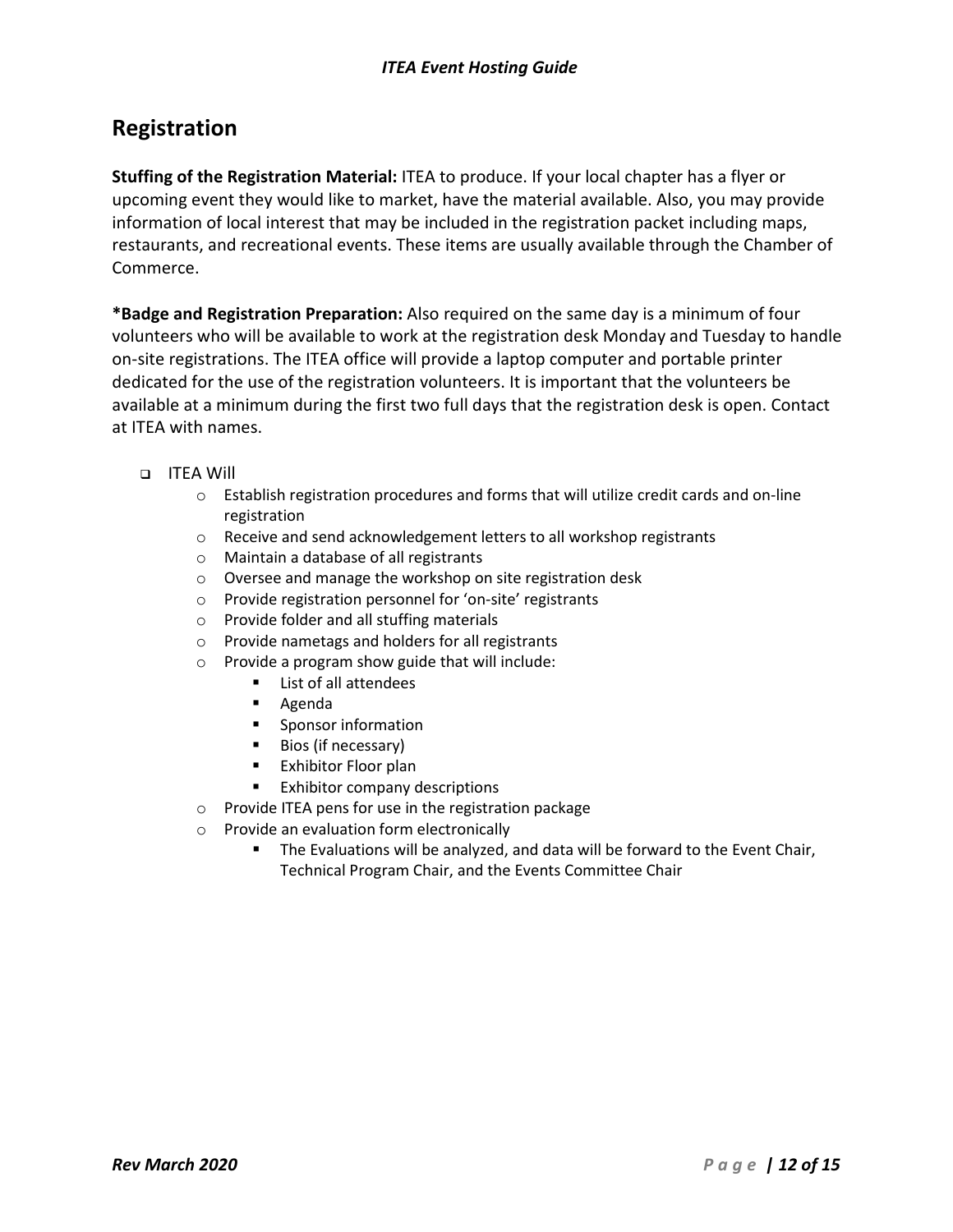## *ITEA Event Hosting Guide*

## **Exhibits**

- □ Select a volunteer from your committee to work with Executive Director
- $\Box$  The site survey to be completed by Executive Director with committee volunteer
- $\Box$  The floor plan to be developed by Executive Director
- □ The decorator to be chosen by Executive Director
- Decide on internet connection availability (work with Event Chair and Finance Chair)
- □ Executive Director and committee volunteer to develop marketing strategy
- ITEA Corporate Members receive a discount on exhibit fees
	- o Applications will be developed by Executive Director and available on the web
	- o No table tops will be available at the Annual Symposium
	- $\circ$  Host activity receives one complimentary exhibit space (this does not include registration fee)
	- o Check Executive Director for pricing
	- o A 10x Booth space receives 2 complimentary registrations
	- o A table top space receives 1 complimentary registration
	- o Exhibit price includes:
		- $\blacksquare$  Lunch
		- **Standard electrical outlet**
		- 8' skirted table
		- $\blacksquare$  2 chairs
		- **1** trash can

#### *Notes from previous Lessons Learned:*

- $\div$  Have some other reason for people to go to the exhibit hall
- $\div$  Have security in the exhibit hall during lunch breaks and for someone to check badges as they enter the hall.
- Perhaps the Event Chair can say a few words to the Exhibitors in the Hall at the beginning of the program. Thanking them, telling them about the VIPS that will be waiting through the hall that week.
- $\cdot \cdot$  Have a place where exhibitors can meet with clients.
- $\cdot \cdot$  Have a place where exhibitors can have their own refreshments
- $\cdot \cdot$  Have internet available either free or include a price list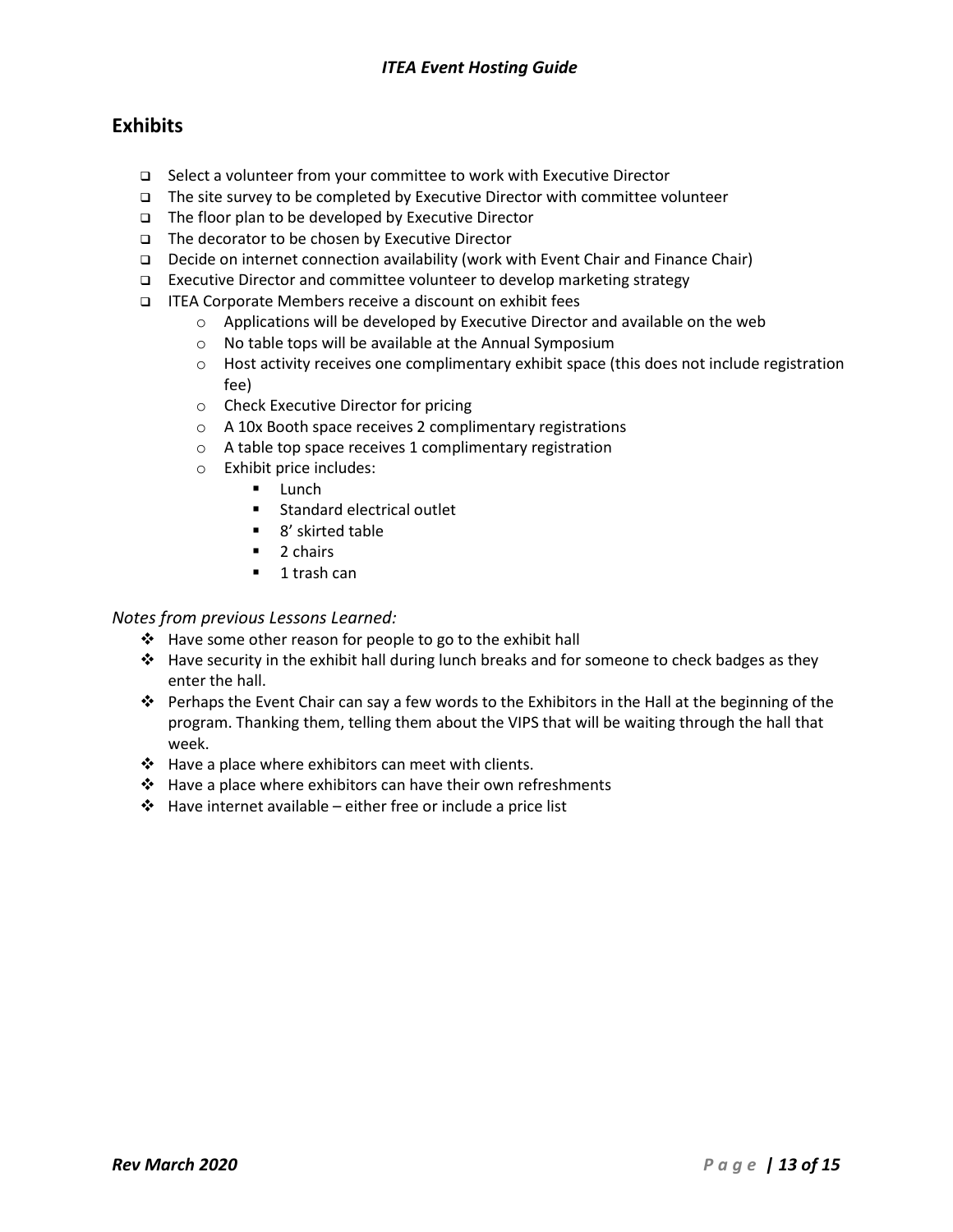# **Sponsorship**

- □ Select a volunteer from your committee to work with Executive Director
- Develop marketing strategy to obtain sponsors
- $\Box$  Develop additional benefits if necessary
- Levels of Sponsorship and Benefits
- □ Sponsorship pledge form available on website
	- o Direct potential sponsors to site or to Executive Director
- Once sponsorship has been determined collect company logo and forward to Executive Director ECDM
- □ Executive Director to obtain price quotes from sign companies
- □ Sponsorship for workshops and conferences are available (Platinum \$2500, Gold \$1000, Silver \$500, Bronze \$250)
- Sponsorship for Annual Symposium (Platinum 10,000, Gold \$5000, Silver \$2500, Bronze \$1000)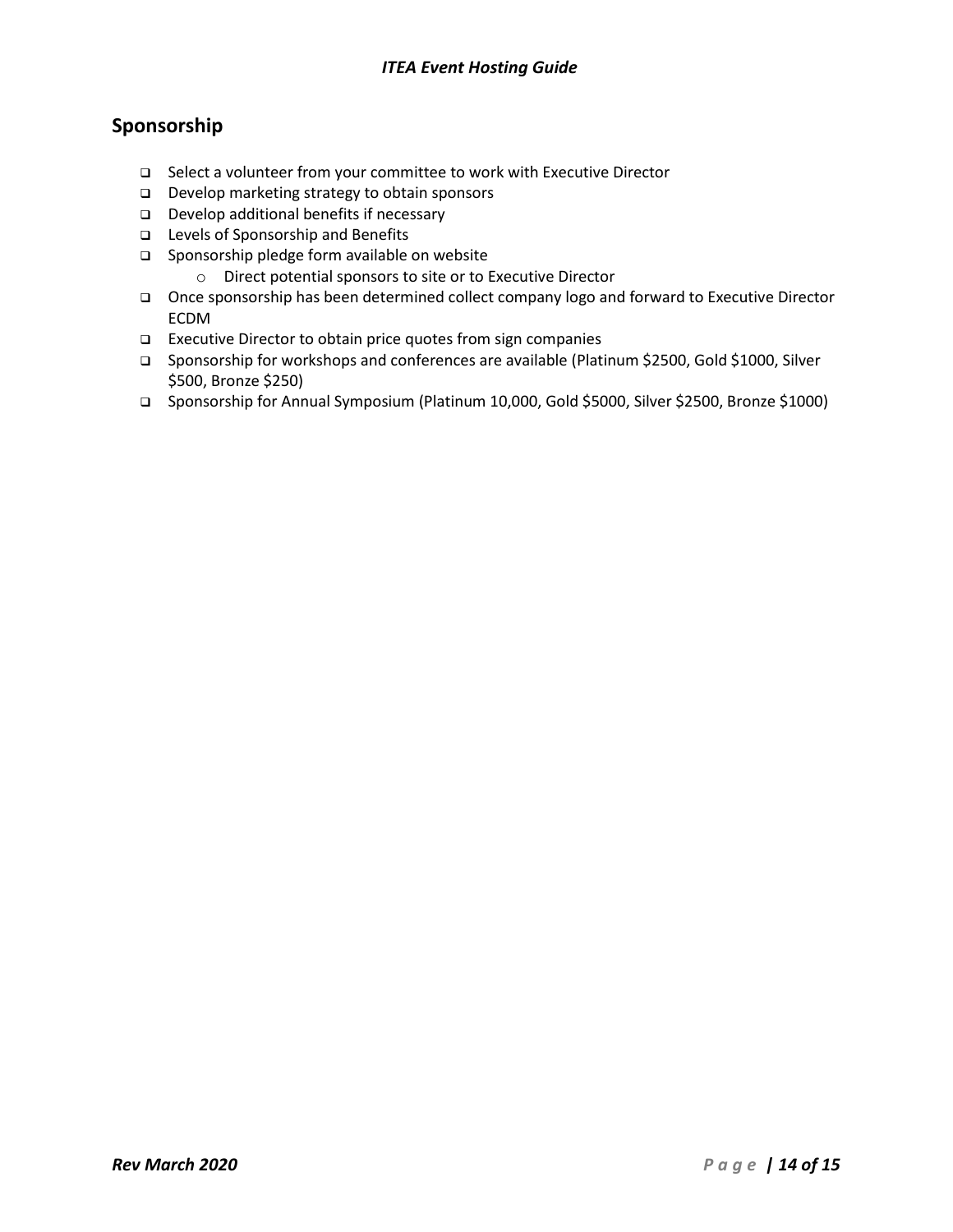## **Logistics**

This committee will be challenged to do much of the preparation in working with Executive Director on details while supporting the event on site with several volunteers with specific duties. The volunteers associated with Logistics should have their own meetings and as the date approaches a dry run of the 'script' to make sure the program runs smoothly – who is doing what.

- Audio Visual
	- o Select vendor, pricing and requirements
	- o Provide a team to support technical committee
	- $\circ$  Gather materials, download presentations, available on-site for changes/additions, and prepare proceedings according to guidelines
	- o Be available on site for assistance
- □ Signage
	- o Working with Exhibits/Sponsorship committee
	- o Directional signage for hotel/convention center
- **D** Tour
	- $\circ$  Site selection professional events only
	- o Description write up
	- o Costs associated with tour lunches, transportation, etc.
	- o Security issues
	- o Volunteer on-site for all coordination efforts
- a Hotel
	- o Executive Director responsibilities
		- Volunteer to provide local information on hotel name/location, point of contact, phone, .email for consideration
			- ITEA would rather be the 'big fish' and not lost at sea in a large facility
		- **IF IF NECESSARY, Executive Director will send out an RFP to determine options for** space
		- Executive Director will conduct site visit, and the Event Chair, Event Committee, and others are welcome to participate
		- Executive Director will negotiate and sign all contracts
		- **EXECUTER AT A LOCATE THE VIOLET IS EXECUTED FIGURE:** Executive Director will provide room night updates to committee
		- Executive Director will provide names of VIPs (with input from Event Chair) and Complimentary rooms to hotel
	- o Volunteer responsibilities (Executive Director available for any consultation)
		- Decide on meeting space configuration
		- Available during the entire event for any hotel issues
		- Work with catering on food and beverage (Final Guaranteed #s provided by Executive Director)
		- Have walky-talkies available in the command center
		- Have internet connectivity in the command center
		- A way to communicate when the program progresses into the sessions (bull horn, microphone, chimes, lights, etc.) and have someone dedicated to making sure it is done